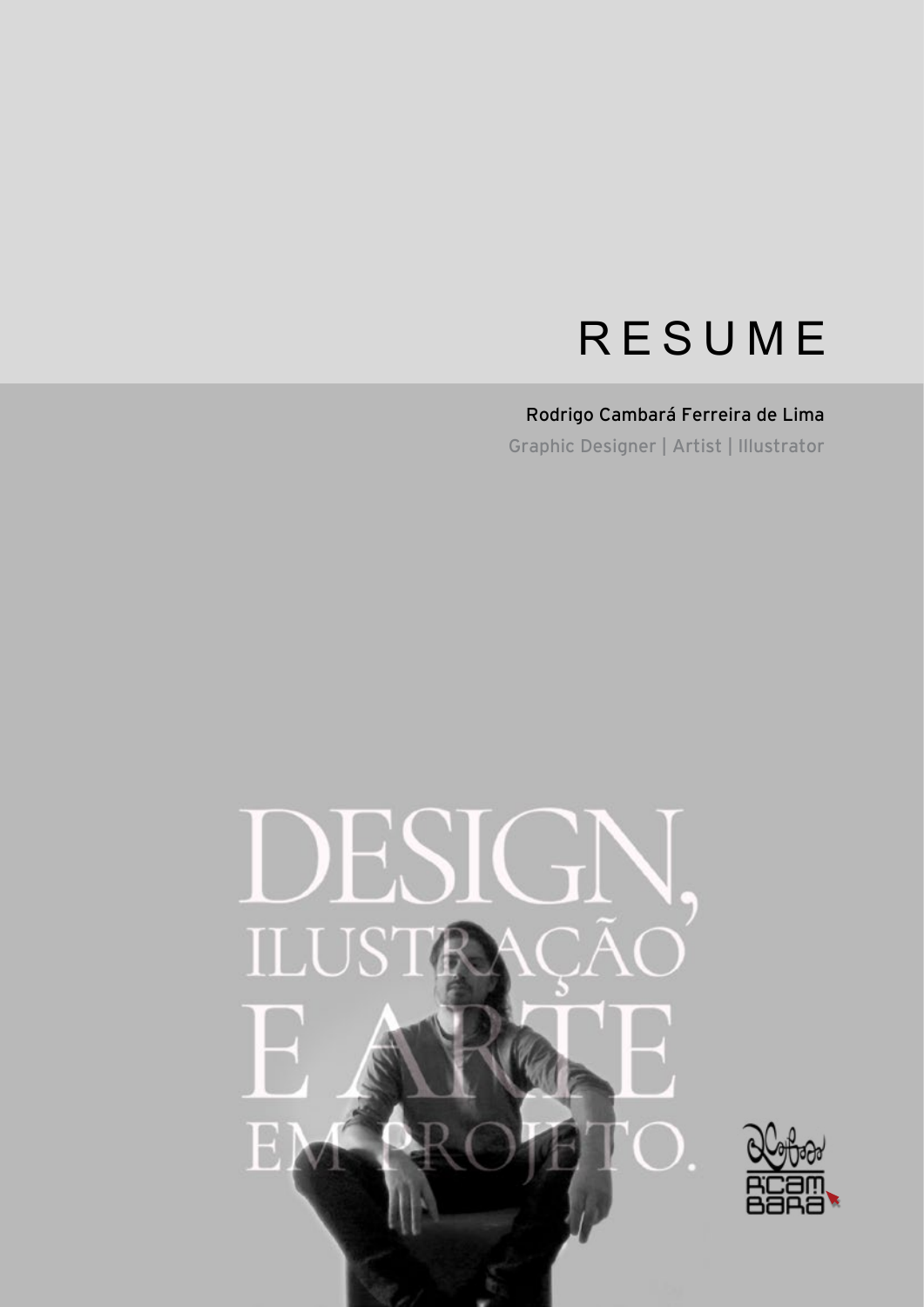

### Rodrigo Cambará Ferreira de Lima

Graphic Designer | Artist | Illustrator

**Home:** rodrigocambara.com **Linkedin:** linkedin.com/in/rodrigocambara **Email:** contato@rodrigocambara.com **Cidade:** Porto Alegre • RS | **Fone:** 51 98588 8444

ABOUT ME Hi, I'm Rodrigo Cambara | Porto Alegre | Brazil, I graduated in **DESIGN, Communication and Arts,** I saw my distraction from childhood with DESIGN evolve to the point of tracing my profession as a product designer. I have a multifaceted graphic production that appears in the **EDITORIAL DESIGN:** Book and Newspaper Project; **FASHION:** Texture Development; **SOCIAL MEDIA:** Marketing Development and **ART:** Traditional and Digital Illustration and Painting. Currently student **Google UX | UI Design.**

EDUCATION **• Bachelor of Design | 2012/01**

Uniritter Laureate International Universities

- **Journalist / Layout Designer | 2011** DRT Nº 15347
- **Communication and Arts**

High School / Escola Visconde de Cairu

2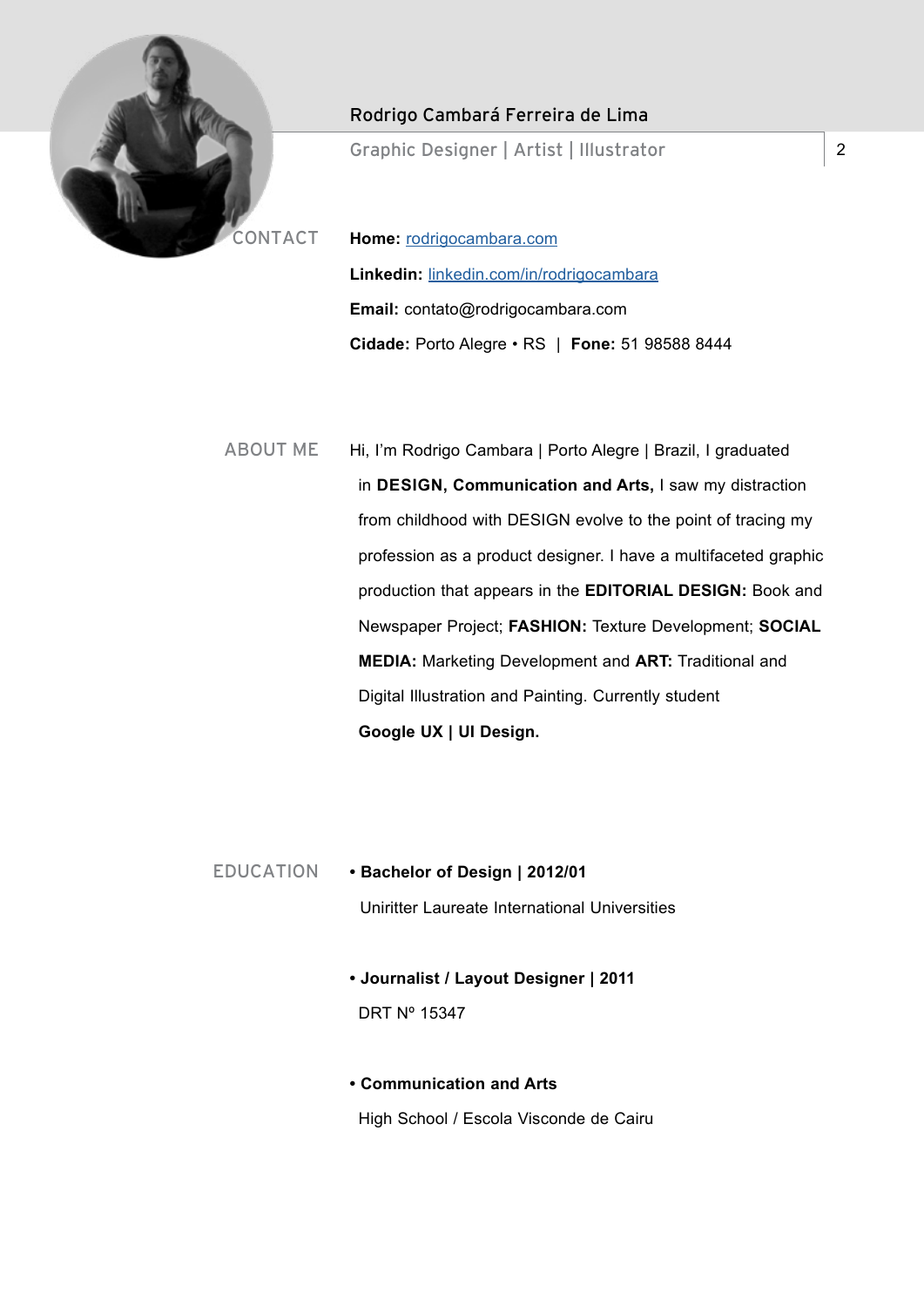

- COURSES **• Foundations of User Experience (UX) Design | 2021**  Currently Student **|** Google + Coursera
	- **• Digital Marketing | 2021 |** Google Digital Workshop
	- **• Advanced English | 2021 |** Currently Student | Udemy
	- **Illustrated Sequence Project for HQ Digital | 2012**

Navigable prototype for Digital Comics | Concept 10 | UniRitter

**• Creativity, Graphics and Design Methodology | 2009**

Knowledge designed according to human nature

**• Acrylic Painting Workshops**

Free Atelier | Teacher: Virginia Quites de Paula

**• Artistic and Advertising Design**

Vocational Course | Brazilian Universal Institute | 340h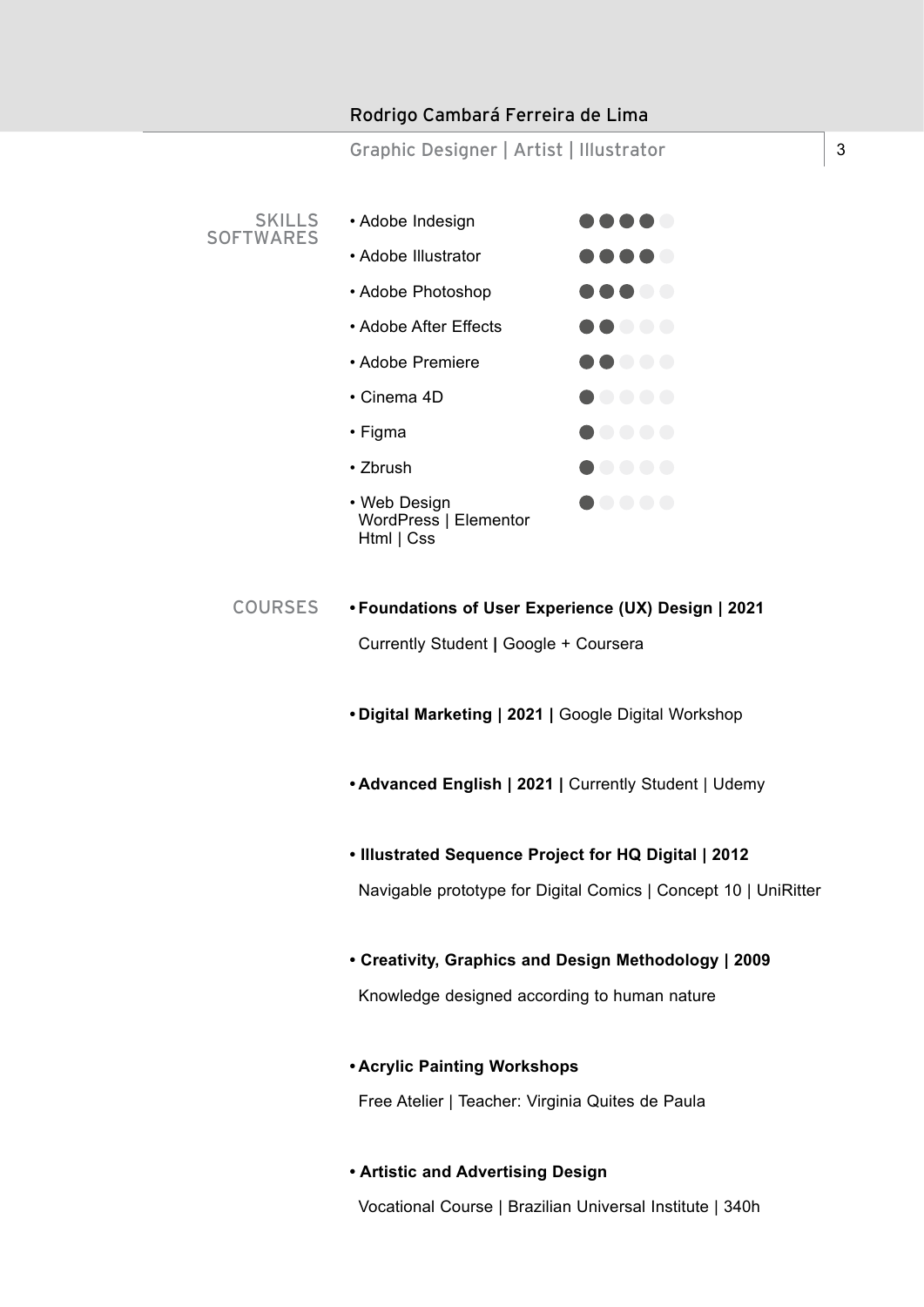#### Rodrigo Cambará Ferreira de Lima

Graphic Designer | Artist | Illustrator 4

#### WORK EXPERIENCE • **VILLELA BRAZIL GROUP | 2022**

#### **Communication and Marketing Analyst**

Visual Communication and Branding | Tax Consulting

#### **• IBCMED EDUCATIONAL GROUP | 2019/2021**

### **Designer | Marketing and Educational**

Institutional Campaign Development and Promotional, Ads, Motion Design and Branding Material

#### **• R.CAMBARÁ | ART & DESIGN | 2021**

**Designer •** Design, Illustration and Art for project. Book and Surface Graphic Design for Fashion and Products. UX,UI Design | Concept Art

**• UPMAN | TEXTILE ORGANIZATIONS | 2014/2016 Designer | Fashion •** Development Freelancer of Print and Pattern for Clothing

**• PUCRS | UNIVERSITY | MUNDO JOVEM | 2014/2015 Web Designer and Illustrator | Educational •** Graphic Project and Layout of the Newspaper. Institutional Material for Media

**• RBS COMMUNICATION GROUP | ZERO HORA | 2009/2013 Designer, Diagrammer and Illustrator**  Graphic Design, Digital Illustration and Diagramming of the Main Notebooks | UX,UI Design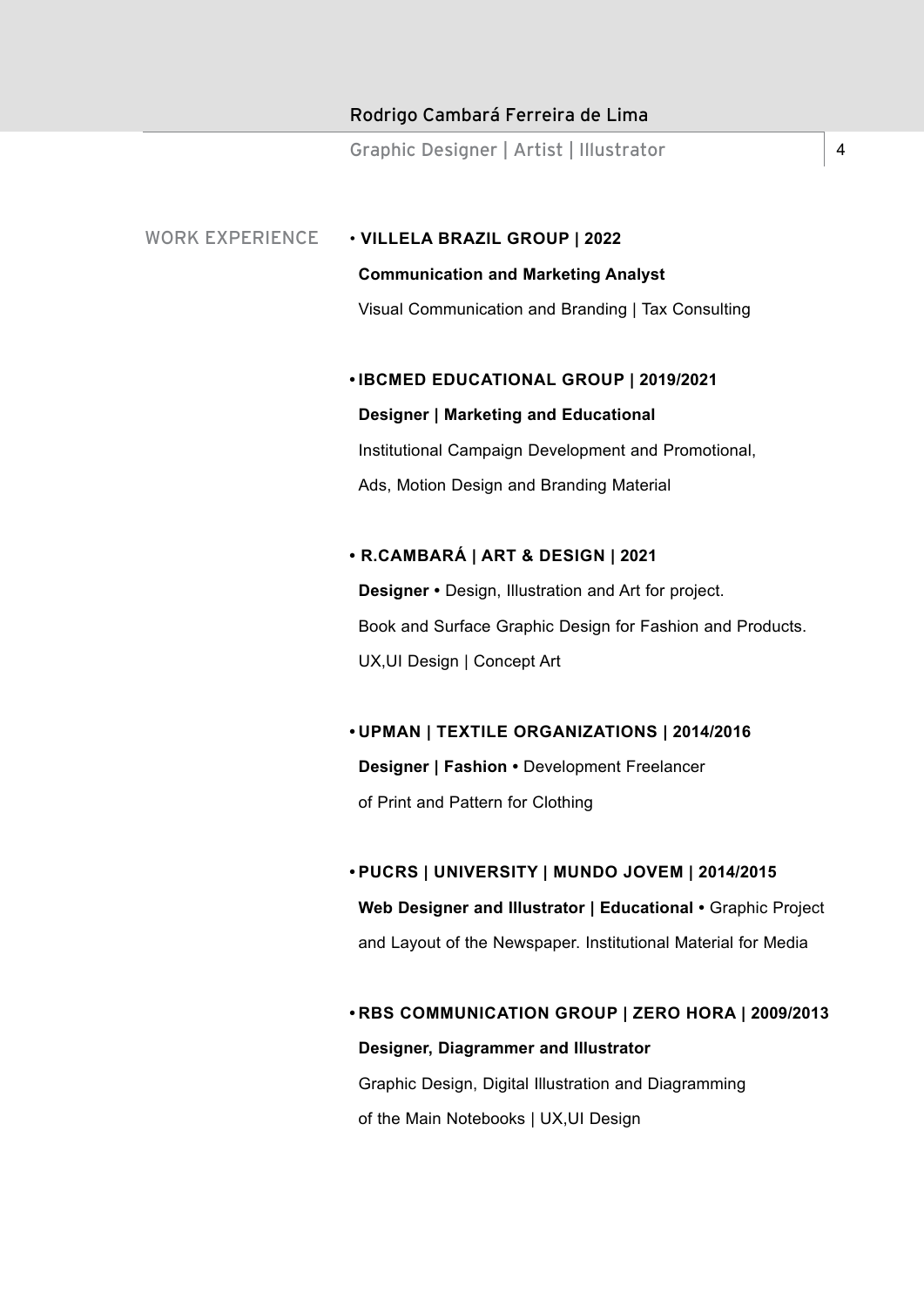#### Rodrigo Cambará Ferreira de Lima

Graphic Designer | Artist | Illustrator | 5

## WORK EXPERIENCE **• COMMUNICATION GROUP | NEWSPAPER O SUL**

**Designer, Diagrammer and Illustrator •** Graphic Design, Digital Illustration and Layout of the Main Notebooks

**• COMMUNICATION GROUP | CORREIO DO POVO Designer and Illustrator •** Production of Image, Digital Illustration and Artwork for Main Notebooks

# **• MUNDO JOVEM NEWSPAPER | PUCRS | 2009 Designer and Illustrator •** Freelancer of Illustration and Cover

• **EDITOR SCIPIONE, CASARÃO DO VERBO AND UNIRITTER Designer and Illustrator •** Freelancer for Graphic Design

# **• FATO | ADVERTISING AND PROMOTIONS Drawing Assistant | Advertising •** Graphic Design and Visual Identity Creation for Institutional Campaigns

# **• KUNDE | GRAPHIC INDUSTRIES**

**Graphic Assistant •** Artwork of Printed Materials

#### • **NO PIQUE DOS FATOS NEWSPAPER**

**Finalist and Illustrator Artwork •** Newspaper Artwork